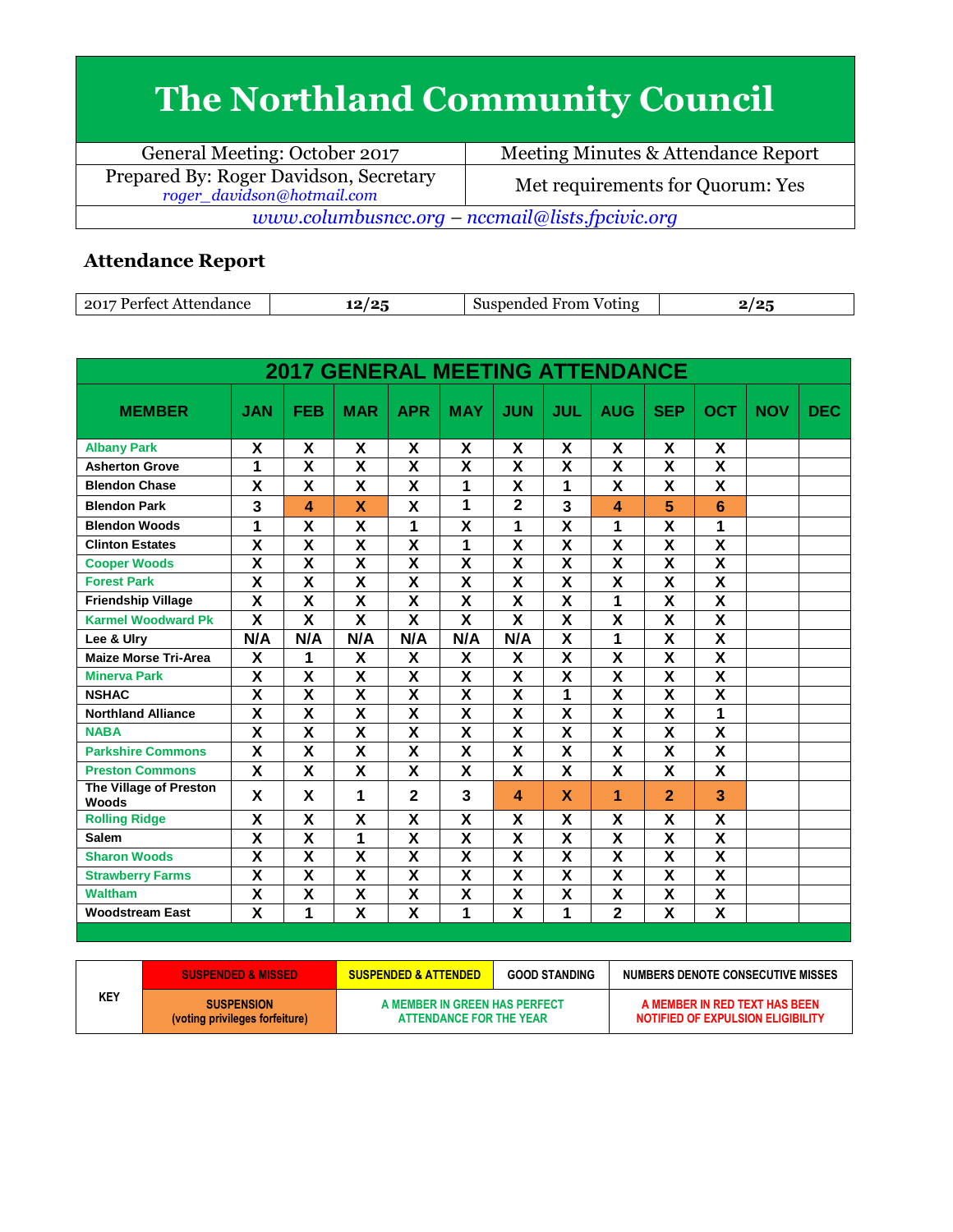| <b>Roll Call</b>                                                                                                              | Roll was taken. See above chart for details.<br>$\bullet$                                                                                                                                                                                                                                                                                                                                                                                                                                                                                                                                                                                                                                                                                                                                                                                                                                                                                                                                                                                                                                                                                                                                                                                                                                                                                                                                                                                |
|-------------------------------------------------------------------------------------------------------------------------------|------------------------------------------------------------------------------------------------------------------------------------------------------------------------------------------------------------------------------------------------------------------------------------------------------------------------------------------------------------------------------------------------------------------------------------------------------------------------------------------------------------------------------------------------------------------------------------------------------------------------------------------------------------------------------------------------------------------------------------------------------------------------------------------------------------------------------------------------------------------------------------------------------------------------------------------------------------------------------------------------------------------------------------------------------------------------------------------------------------------------------------------------------------------------------------------------------------------------------------------------------------------------------------------------------------------------------------------------------------------------------------------------------------------------------------------|
|                                                                                                                               | <b>Liaison Reports</b>                                                                                                                                                                                                                                                                                                                                                                                                                                                                                                                                                                                                                                                                                                                                                                                                                                                                                                                                                                                                                                                                                                                                                                                                                                                                                                                                                                                                                   |
| <b>Columbus Fire Department</b><br>Station 24                                                                                 | No report<br>$\bullet$                                                                                                                                                                                                                                                                                                                                                                                                                                                                                                                                                                                                                                                                                                                                                                                                                                                                                                                                                                                                                                                                                                                                                                                                                                                                                                                                                                                                                   |
| <b>Columbus Police Department</b><br>Officer Scott Clinger<br><b>Officer Larry Geis</b><br><b>CRT Officer Demetris Ortega</b> | The quarterly Blockwatch Coordinators Meeting will be on<br>$\bullet$<br>Oct $17th$ at 7:00 PM at 1120 Morse Road, with a speaker from<br>the Human Trafficking Taskforce to give an update on the<br>human trafficking dilemma in the area.<br><b>QUESTION</b> – Have you seen a rise in car thefts in the area<br>$\bullet$<br>recently? ANSWER - Yes, both theft of autos and theft<br>from autos are up, we know who one of the suspects is, and<br>are working on it.                                                                                                                                                                                                                                                                                                                                                                                                                                                                                                                                                                                                                                                                                                                                                                                                                                                                                                                                                               |
| <b>City Attorney's Office</b><br><b>Bill Sperlazza</b>                                                                        | The Columbus City Attorney's Office filed a nuisance<br>$\bullet$<br>abatement action against a "drug house" at 1240 Bryson<br>Road. Officers were in the home and found a marijuana<br>growth operation and based on that, a search warrant was<br>secured and executed immediately. They found a variety of<br>additional drugs (as well as what appears to be a motorcycle<br>chop shop) and based on all of this; put together the<br>nuisance abatement action. The judge issued a temporary<br>restraining order and they boarded up the house. The Maize<br>Road elementary was put on lock down during this for<br>safety. Preliminary injunction hearing will be on Tuesday to<br>decide if the property will remain boarded up while the case<br>moves along. Working to inspire the owners to improve the<br>house (renters caused the issues).<br>An update on Ramada Inn, it's set for Oct 19th injunction<br>$\bullet$<br>hearing, with a bankruptcy hearing scheduled Oct 18th. Might<br>postpone the injunction assuming there is a successful<br>bankruptcy bid and then the judge approves it on Oct 25 <sup>th</sup> .<br>Number 1 priority is to make it safe and then make<br>improvements.<br><b>QUESTION</b> – There's a lot of graffiti, lot of traffic going in<br>$\bullet$<br>and out of the Ramada Inn. ANSWER – City is aware and<br>has been paying to secure it, they board it up as fast as they<br>can. |
| <b>City of Columbus Community Liaison</b><br>Chris Suel                                                                       | Sorry about delay, due to retirements he is covering another<br>$\bullet$<br>area as well.<br>They are bringing back area signage program, if needed, let<br>٠<br>Chris know.<br>Ulry Road group had some issues, regarding speed limit on<br>$\bullet$<br>Ulry Road due to high volume of traffic and additional<br>development going in and information provided on streets<br>and sidewalks. Chris will revisit those items; he did forward<br>emails he received.<br>Waltham has issues with Marathon potentially coming in to<br>$\bullet$<br>move gas lines and they are threatening to remove some<br>decks, please send Chris email.<br>Strawberry Farms has issues with median upkeep, Chris is<br>working on it.                                                                                                                                                                                                                                                                                                                                                                                                                                                                                                                                                                                                                                                                                                               |
| <b>FACT &amp; Consider Biking</b><br>David Roseman                                                                            | OLAC connector was paved on Sept 18th and is now done; it's<br>$\bullet$<br>the $1/2$ mile path running east/west between State Route 3<br>at Valley Park Ave-Westerville Woods and Bretton Woods<br>Dr-Chimney Point Dr.<br>Sharrows will be painted on Valley Park Ave east of State<br>٠<br>Route 3 with flashing signal crosswalk on State Route 3.<br>Met with Dept. of Public Service Transportation and<br>$\bullet$<br>Construction city engineers to talk about variety of needs we                                                                                                                                                                                                                                                                                                                                                                                                                                                                                                                                                                                                                                                                                                                                                                                                                                                                                                                                             |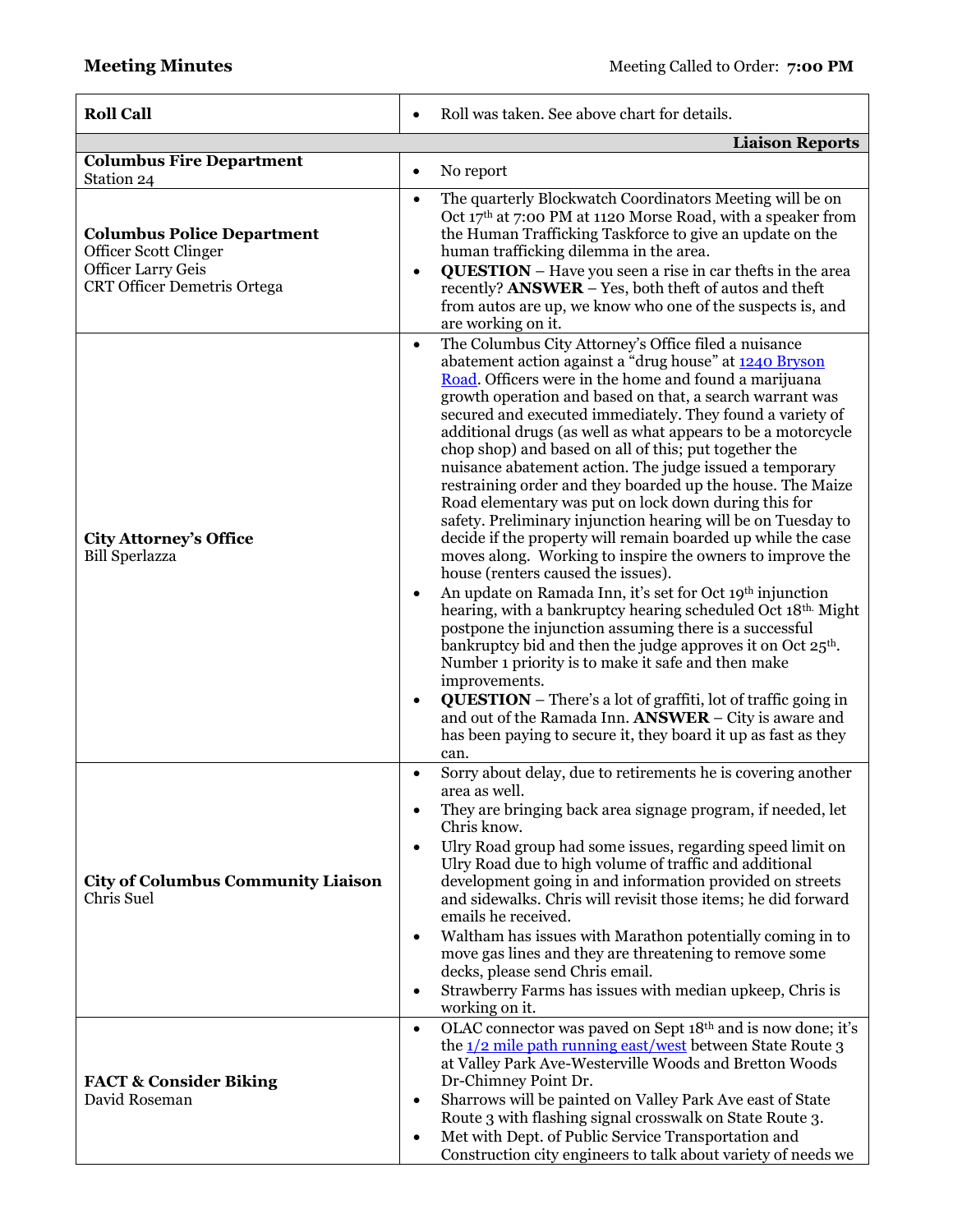|                                            | have. Maple Canyon is the top complaint they have by                                                                              |
|--------------------------------------------|-----------------------------------------------------------------------------------------------------------------------------------|
|                                            | numbers, been there for 5 years, but they only have a \$4                                                                         |
|                                            | million budget per year city wide for sidewalks and it takes at                                                                   |
|                                            | least \$1 million a mile (probably more for Maple Canyon) to                                                                      |
|                                            | construct. We need to develop a strategy to get attention, if                                                                     |
|                                            | you have any ideas, report them to David.                                                                                         |
|                                            | Civics have been asking David for information about shared<br>$\bullet$                                                           |
|                                            | use paths that Developers have been talking about for their                                                                       |
|                                            | projects, Federal law requires them to be 10 foot wide, no                                                                        |
|                                            | less.                                                                                                                             |
|                                            | City of Columbus has a program to grind down sidewalks<br>$\bullet$                                                               |
|                                            | that are pushed up less than 2 inches from a city tree, put in                                                                    |
|                                            | a 311 request.                                                                                                                    |
|                                            | Today there was a ground breaking for the Martin Luther<br>$\bullet$                                                              |
|                                            | King Branch, they are working on the 2020 branches that                                                                           |
|                                            | will be opening, which leaves Dublin and Hilliard next.                                                                           |
|                                            | Oct $12 - 15$ <sup>th</sup> will be the <b>Big Book Sale</b> at the Main Library,<br>$\bullet$                                    |
|                                            | with the 12 <sup>th</sup> being a preview. Friends of the Library will get                                                        |
|                                            | $a$ 10 - 20% discount.                                                                                                            |
|                                            | Oct 12th - Nov 17th will be the Fall Juried Exhibition by the                                                                     |
|                                            | Ohio Art League, at the Main Library in the Carnegie                                                                              |
|                                            | Gallery.                                                                                                                          |
|                                            | Current exhibit at the Main Library through Oct. 15 <sup>th</sup>                                                                 |
|                                            | showcases ostrich eggs with an artistic touch from Ohio                                                                           |
| <b>Columbus Public Library Liaison</b>     | artists.                                                                                                                          |
| Keith Hanson (Karl Road Branch Manager)    |                                                                                                                                   |
|                                            | Offering free classes at different locations, including<br>$\bullet$<br>"Starting a Small Business" and "Grant-Seeking Basics for |
|                                            | Nonprofits and Individuals". The Grant-Seeking Basics will                                                                        |
|                                            | be on Dec 4 <sup>th</sup> at 6:30 PM at the Karl Rd Branch, but check                                                             |
|                                            | the link above for additional dates and locations for both                                                                        |
|                                            | classes.                                                                                                                          |
|                                            | The Reading Buddies program at Karl Road Branch                                                                                   |
|                                            | ٠<br>continues to be at the top of Columbus Metropolitan                                                                          |
|                                            | Libraries along with Northern Lights. A list of Karl Road                                                                         |
|                                            | Branch programs can be found here.                                                                                                |
|                                            | Free Computer classes at the Karl Road Branch every<br>$\bullet$                                                                  |
|                                            | Wednesday morning from 9:30 AM to 11:30 AM.                                                                                       |
|                                            | Final 161 Taskforce Cleanup will be on Oct 28th at 9:00 AM.                                                                       |
|                                            | $\bullet$                                                                                                                         |
|                                            | On Oct 24 <sup>th</sup> from 1:00 PM to 3:00PM, Dave will be attending                                                            |
|                                            | COTA CMAX meeting, will get to ride on the new buses that                                                                         |
|                                            | are coming out and see a preview of all the new development<br>that is going on at COTA.                                          |
| <b>Northland Area Business Association</b> | Sun Behavioral Health will be hosting an open house on Oct<br>$\bullet$                                                           |
| Dave Cooper                                | 10th from 4:00 PM - 7:00 PM at 900 E Dublin Granville Rd.                                                                         |
|                                            | NABA luncheon will be the second Tuesday in Dec (12 <sup>th</sup> ), it's<br>٠                                                    |
|                                            | the final meeting for the year and will be presenting a check                                                                     |
|                                            | to YMCA for 20% of the proceeds from the Golf Outing,                                                                             |
|                                            | which was very successful this year.                                                                                              |
|                                            | <b>Selected Discussions</b>                                                                                                       |
| <b>Round Table Discussion</b>              | No report<br>$\bullet$                                                                                                            |
|                                            | <b>NCC Officer Reports</b>                                                                                                        |
| <b>Treasurer</b>                           |                                                                                                                                   |
| <b>Felix Quachey</b>                       | Report as distributed.<br>٠                                                                                                       |
| <b>Secretary</b>                           | The November NCC meeting will be down the hall due to<br>$\bullet$                                                                |
| <b>Roger Davidson</b>                      | elections being held in the large meeting room.                                                                                   |
|                                            | The Meet the Candidates forum went well, thank you to<br>$\bullet$                                                                |
|                                            |                                                                                                                                   |
|                                            | those who turned out.                                                                                                             |
| <b>Vice President</b>                      | NBC 4 will be hosting an <u>Issue 2 Forum</u> Oct 11 <sup>th</sup> at 6:30 PM<br>$\bullet$                                        |
| Alicia Ward                                | at the Fawcett Center. For security reasons, individuals                                                                          |
|                                            | interested in attending the forum need to provide their                                                                           |